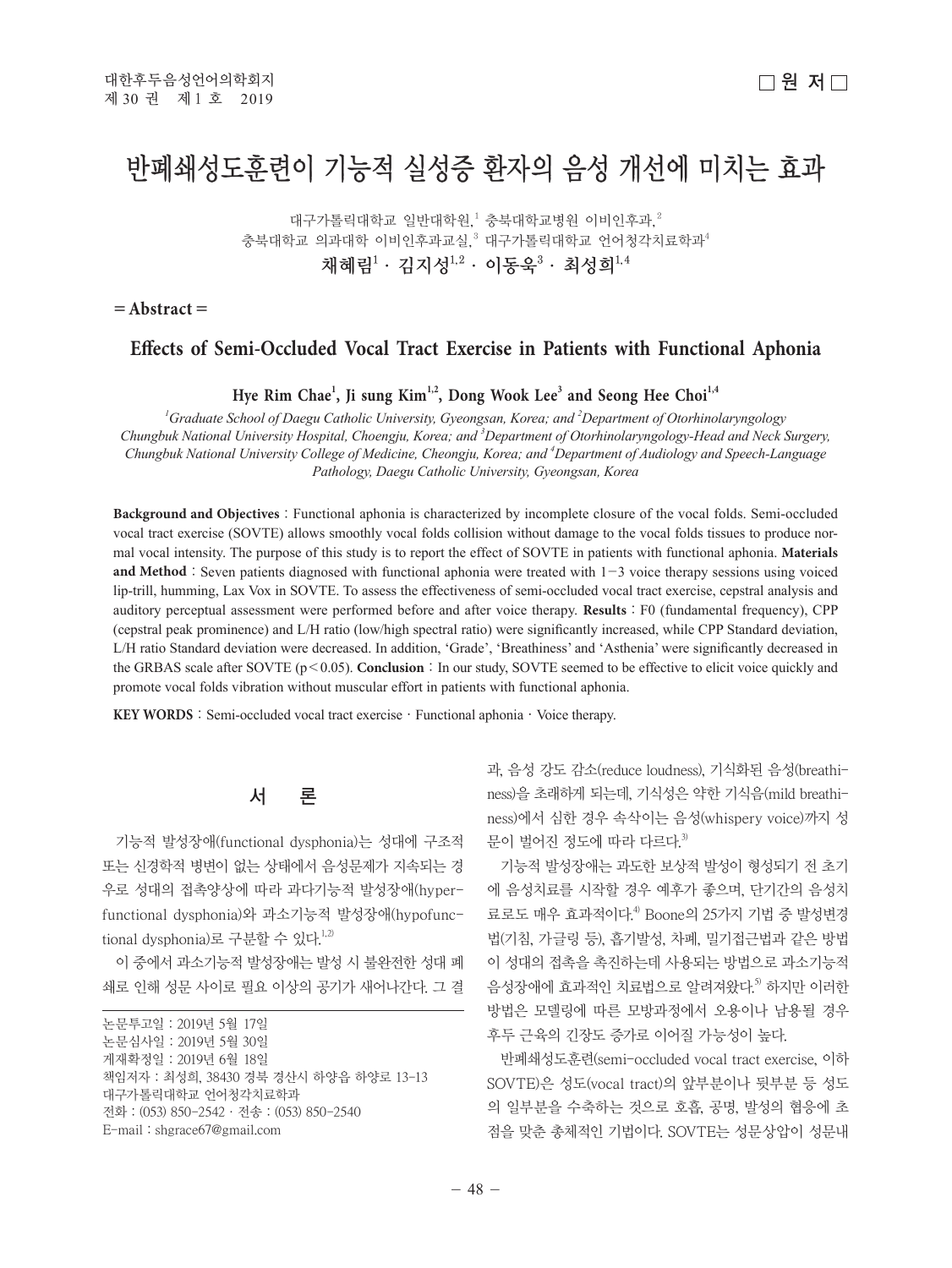부의 압력과 기류를 증가시킴으로써 음원과 여과기 사이 상호 작용을 통하여 보다 많은 공기역학적 에너지가 음향학적 에너 지로 변환된다는 비선형 음원-여과기 이론으로 설명된다. 6,7) SOVTE 시 성대의 진동(vibration dose)은 증가하지만, 접촉 시 충격(collision stress)은 감소 되어 진동으로 인한 성대의 손상이 최소화된다.<sup>7,8)</sup>

이처럼 성도가 반폐쇄 되면 증가된 구강압(oral pressure)으 로 인해 성문상압(supraglottal pressure) 또한 증가하게 됨으 로써 성문변압(transglottal pressure)이 감소하게 되고, 근육 의 힘이 아닌 진공효과로 빠르고 쉬운 성대 개폐가 이루어져 성대의 진동 효율성이 증가하게 된다. 또한, 후두는 하강하고 이로 인해 성도가 연장됨으로써 발성역치압력(phonation treshold pressure)이 낮아지고, 음성 강도의 주된 결정 요인인 최대유량감소율(maximum flow declination rate, 이하 MFDR) 이 증가하게 되어 작은 노력으로도 쉽게 음성을 산출할 수 있 게 된다. 6,7,9,10) MFDR이 증가되면 성문의 기류와 성대의 접촉 (collision)은 감소된다. 이는 성문상압과 성문사이압력(intraglottal pressure)의 상호작용을 통해 이루어지며 이 상호 작용의 정도는 성대진동의 진폭보다는 강도를 증가시켜 음성 의 강도와 효율성을 향상시킬 수 있다. 7.11)

SOVTE에는 허밍(Humming), 입술트릴(lip-trill), 혀트릴 (tongue-trill), 손으로 입가리기(hand-over-mouth), 튜브 또 는 빨대발성, Lax Vox 등이 있다.<sup>6</sup> 이 중 Lax Vox는 실리콘 튜브를 물에 넣어 발성하는 기법으로 성대의 진동 양상에 따 라 튜브의 직경이나 물의 깊이를 조절하여 사용할 수 있다. 물 의 얕은 깊이는 낮은 유동 저항을 제공하여 과다기능적 발성 장애 환자에게 적절하며, 보상적인 내전 활동을 증가시키기 위 해서 과소기능적 발성장애 환자에게는 높은 유동 저항을 제공 하기 위해 빨대 깊이가 깊게 위치하도록 하는 것이 적절하다. 12) 선행연구에 의하면, SOVTE는 직업적 음성사용자나 전문 음성사용자의 워밍업(warming-up)뿐만 아니라 과기능적 음 성장애 환자와 신경학적 과소기능적 발성장애 환자에게도 효 과적인 것으로 보고되었다.<sup>13-16)</sup> 기존의 과소기능적 발성장애 의 전통적 치료방법과는 다르게 SOVTE는 성대가 부드럽게 진동하기 위한 최적화된 상태가 되기 때문에 과소기능적 발 성장애에도 효과적으로 사용될 수 있으나, 현재까지 기능적

실성증에 대한 SOVTE효과에 대한 보고는 전무하다. 따라서 본 연구는 기능적 실성증 환자를 대상으로 SOVTE

를 적용한 음성치료의 효과를 살펴보고하고자 한다.

#### 대상 및 방법

2017년 1월부터 2018년 12월까지 대학병원 이비인후과에 내

원한 환자로 후두내시경 검사결과 성대에 구조적 또는 신경학 적 병변이 없으나, 불완전한 성대 폐쇄로 인해 지속적인 음성 문제를 호소하는 환자들이었다. 대상자는 기능적 실성증으로 진단받은 남자 2명, 여자 5명으로 평균연령은 46.42(±14.29) 세였으며 기능적 실성증으로 인해 보상적으로 이차적인 근긴 장성발성장애(muscle tension dysphonia)가 동반된 경우는 제 외하였다(Table 1).

본 연구에서 사용된 SOVTE는 입술트릴 발성, 허밍, Lax Vox이며, 환자는 연구자의 모델링에 따라 모방하였다. Lax Vox는 길이 21 cm, 지름 0.6 cm의 빨대와 360 mL 물병을 사 용하였으며, 물의 온도는 40℃, 깊이는 4~7 cm로 설정하였다. 수행과제는 3가지 형태로 음도상승과 하강, 연장발성, 가창하 기 순으로 실시하였다. 의자에 얼굴, 목, 등 가슴을 펴고 바른 자세로 앉아 물병은 가슴 앞 쪽에 위치시키고 튜브를 물병에 4~7 cm 깊이로 넣었다. 입술로 튜브를 감싸고 입술 모양은 /우/ 모양으로 하여 코로 숨을 들이마시고 튜브로 숨을 내뱉으면 서 /우/발성과 함께 물거품을 내도록 하였다. 높은 음에서 낮 은 음으로, 낮은 음에서 높은 음으로 활창하기를 통해 음도 상 승과 하강을 실시한 다음 펄스 성구, 흉성구, 가성구에서 연장 발성을 실시하였다. 가창하기는 물거품을 내면서 "생일 축하합 니다" 노래 부르기를 실시하였다. 입술트릴 발성과 허밍은 Lax Vox 수행과제에서 가창하기를 제외한 음도상승과 하강, 연장 발성을 동일하게 실시하였다. 14)

치료 효과를 측정하기 위해 소음이 통제된 검사실에서 음성 치료 전후 환자의 음성을 녹음하였다. 대상자의 입과 마이크 사이의 거리는 약 10 cm 유지한 채 편안한 목소리로 모음 /아/ 를 3초간 길게 발성하도록 하였다. 음향학적 분석은 CSpeech software, version 4.0(Madison, Wisconsin., USA)를 사용하 였다. 3초 중 안정구간 1초를 선택하여 기본주파수(fundamental frequency, F0) 를 측정하였다. CSL(Computerized Speech Lab, Model 4150B, Kay-pentax)의 ADSV(Analysis of Dysphonia in Speech and Voice)를 사용하여 켑스트럼 및 스펙트럼 분석을 실시하였다. 3초 중 안정구간 1 초를 선택 한 다음 CPP(cepstral peak prominence), CPP Std Dev, L/

| Patient | Age | Gender | Sessions of<br>voice therapy |
|---------|-----|--------|------------------------------|
|         | 40  | F      |                              |
| 2       | 52  | F      |                              |
| 3       | 51  | F      | 2                            |
| 4       | 34  | M      | 2                            |
| 5       | 71  | F      | 3                            |
| 6       | 55  | M      |                              |
|         | 45  | F      |                              |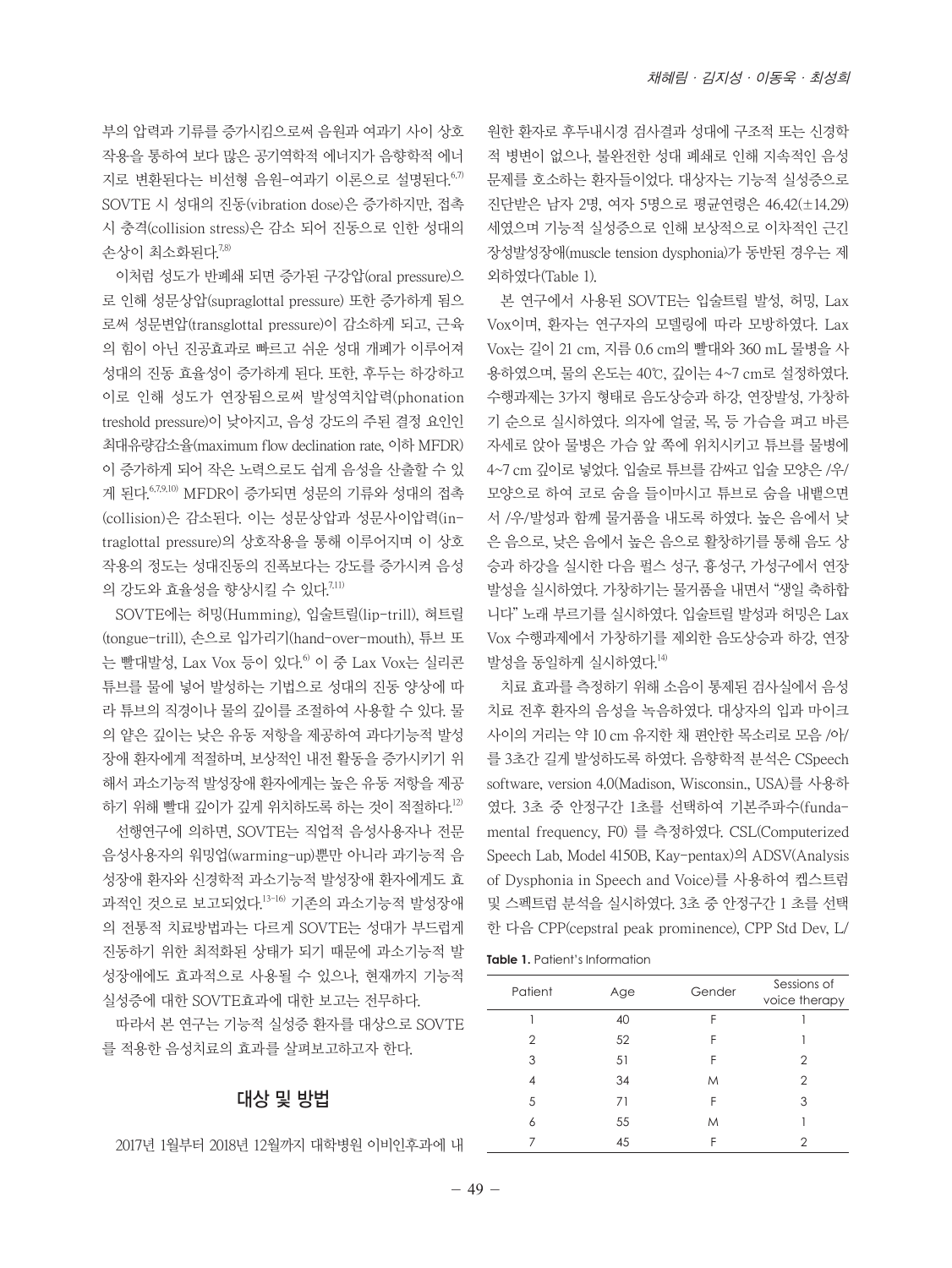H ratio(low/high spectral ratio), L/H ratio Std Dev를 측정 하였다. GRBAS scale을 사용하여 환자의 음성치료 전후 모 음 /아/ 연장 발성을 듣고 청지각적 평가를 실시하였다. 본 연 구에서는 수정된 GRBAS scale을 사용하여 총 5점 척도로 평정하였으며 0점은 문제 없음, 1점은 문제가 있다고 보기 어 려움, 2점은 문제 있음, 3점은 심한 문제, 4점은 아주 심한 문 제를 나타낸다.

수집된 자료에 대한 통계학적 분석은 SPSS version 22.0(IBM Co., New York, NY, USA)을 이용하였다. 음성치료 전후 음 향학적 검사 및 청지각적 평가결과를 비교하기 위하여 윌콕슨 부호 순위 검증(Wilcoxon's signed-ranks test)을 사용하였으 며, 유의수준은 0.05 수준에서 검정하였다.

#### 결 과

음성치료 전후 결과를 비교하기 위하여 음향학적 분석 및 청지각적 평가를 실시하였다. CSpeech 분석 결과 F0는 치료 전 남성은 275.500 Hz에서 치료 후 147.100 Hz로 통계적으로 는 유의하지 않았으나 감소하였으며 여성은 치료 전 255.060 Hz에서 치료 후 197.040 Hz로 유의하게 감소하였다(p<0.05). ADSV 측정 시, CPP는 치료 전 2.389 dB에서 치료 후 13.915 dB로, L/H ratio는 치료 전 20.100 dB에서 치료 후 31.854 dB 로 증가하였으며 CPP Std Dev는 치료 전 1.127 dB에서 치료 후 0.422 dB로, L/H ratio Std Dev는 치료 전 3.490 dB에서 치료 후 1.068 dB로 감소하여 음성치료 전후 유의한 차이를 보였다(p<0.05)(Table 2, 3). GRBAS Scale 평가 시 중증도(G) 는 치료 전 3.71에서 치료 후 0.57로, 기식성(B)은 치료 전 3.29 에서 치료 후 0.29로, 무력성(A)은 치료 전 3.29에서 치료 후 0.43으로 감소하여, 음성치료 전후 유의한 차이를 보였다(p< 0.05)(Table 4).

### 고 찰

본 연구에서는 기능적 실성증 환자를 대상으로 SOVTE 중 입 술트릴 발성, 허밍, Lax Vox를 사용한 음성치료 효과를 살펴

**Table 4.** Comparisons of GRBAS scale pre vs post voice therapy

|              | Pre              | Post             |          |  |
|--------------|------------------|------------------|----------|--|
|              | voice therapy    | voice therapy    | p values |  |
| <b>GRBAS</b> |                  |                  |          |  |
| G            | $3.71 \pm 0.756$ | $0.57 \pm 0.535$ | $0.016*$ |  |
| R            | $0.43 \pm 0.787$ | $0.00 \pm 0.00$  | 0.180    |  |
| В            | $3.29 \pm 0.951$ | $0.29 \pm 0.488$ | $0.016*$ |  |
| Α            | $3.29 \pm 0.951$ | $0.43 \pm 0.787$ | $0.015*$ |  |
| S            | $0.00 \pm 0.00$  | $0.00 \pm 0.00$  | 1.000    |  |
|              |                  |                  |          |  |

p values on Wilcoxon signed-ranks test, mean standard deviation of pre vs post voice therapy measures are reported. \* : p< 0.05. G : grade, R : roughness, B : breathiness, A : asthenia, S : strain

**Table 2.** Acoustic measures from 7 patients with functional aphonia pre vs post voice therapy

|                | F <sub>O</sub> |       | <b>CPP</b> |        | CPP Std Dev |       | L/Hratio |        | L/Hratio Std Dev |       |
|----------------|----------------|-------|------------|--------|-------------|-------|----------|--------|------------------|-------|
|                | Pre            | Post  | Pre        | Post   | Pre         | Post  | Pre      | Post   | Pre              | Post  |
| F1             | 271.0          | 201.8 | 1.054      | 13.230 | 0.910       | 0.361 | 10.258   | 29.864 | 2.796            | 1.238 |
| F <sub>2</sub> | 284.7          | 151.3 | 0.581      | 17.411 | 1.107       | 0.328 | 19.270   | 30.317 | 1.231            | 1.062 |
| M <sub>1</sub> | 131.9          | 145.9 | 3.165      | 14.209 | 0.703       | 0.694 | 15.515   | 29.920 | 1.674            | 0.961 |
| F <sub>3</sub> | 224.5          | 216.4 | 4.285      | 11.904 | 1.728       | 0.321 | 21.013   | 29.157 | 6.745            | 1.599 |
| F <sub>4</sub> | 263.0          | 189.8 | 2.195      | 13.101 | 1.905       | 0.543 | 21.721   | 35.130 | 7.313            | 1.227 |
| M <sub>2</sub> | 419.1          | 148.3 | 0.574      | 14.461 | 0.203       | 0.487 | 25.028   | 30.956 | 2.131            | 0.615 |
| F <sub>5</sub> | 232.1          | 225.9 | 4.866      | 13.090 | 1.336       | 0.222 | 27.892   | 37.636 | 2.541            | 0.771 |

F0 : fundamental frequency, CPP : cepstral peak prominence, Std Dev : standard deviation, L/H ratio : low/high spectral ratio

|  |  |  |  |  | Table 3. Comparisons of acoustic measures pre vs post voice therapy |  |  |  |  |
|--|--|--|--|--|---------------------------------------------------------------------|--|--|--|--|
|--|--|--|--|--|---------------------------------------------------------------------|--|--|--|--|

|         |                    |                        | Pre voice therapy     | Post voice therapy   | p values |
|---------|--------------------|------------------------|-----------------------|----------------------|----------|
| CSpeech | FO(Hz)             | Male                   | $275.500 \pm 203.081$ | $147.100 \pm 1.697$  | 0.655    |
|         |                    | Female                 | $255.060 \pm 25.772$  | $197.040 \pm 29.047$ | $0.043*$ |
| ADSV    | $CPP$ $(dB)$       |                        | $2.389 \pm 1.766$     | $13.915 \pm 1.754$   | $0.018*$ |
|         | CPP Std Dev (dB)   |                        | $1.127 \pm 0.590$     | $0.422 \pm 0.161$    | $0.043*$ |
|         | $L/H$ ratio $(dB)$ |                        | $20.100 \pm 5.874$    | $31.854 \pm 3.222$   | $0.018*$ |
|         |                    | L/H ratio Std Dev (dB) | $3.490 \pm 2.478$     | $1.068 \pm 0.327$    | $0.018*$ |

p values on Wilcoxon signed-ranks test, mean standard deviation of pre vs post voice therapy acoustic measures are reported. \* : p<0.05. F0 : fundamental frequency, CPP : cepstral peak prominence, Std Dev : standard deviation, L/H ratio : low/high spectral ratio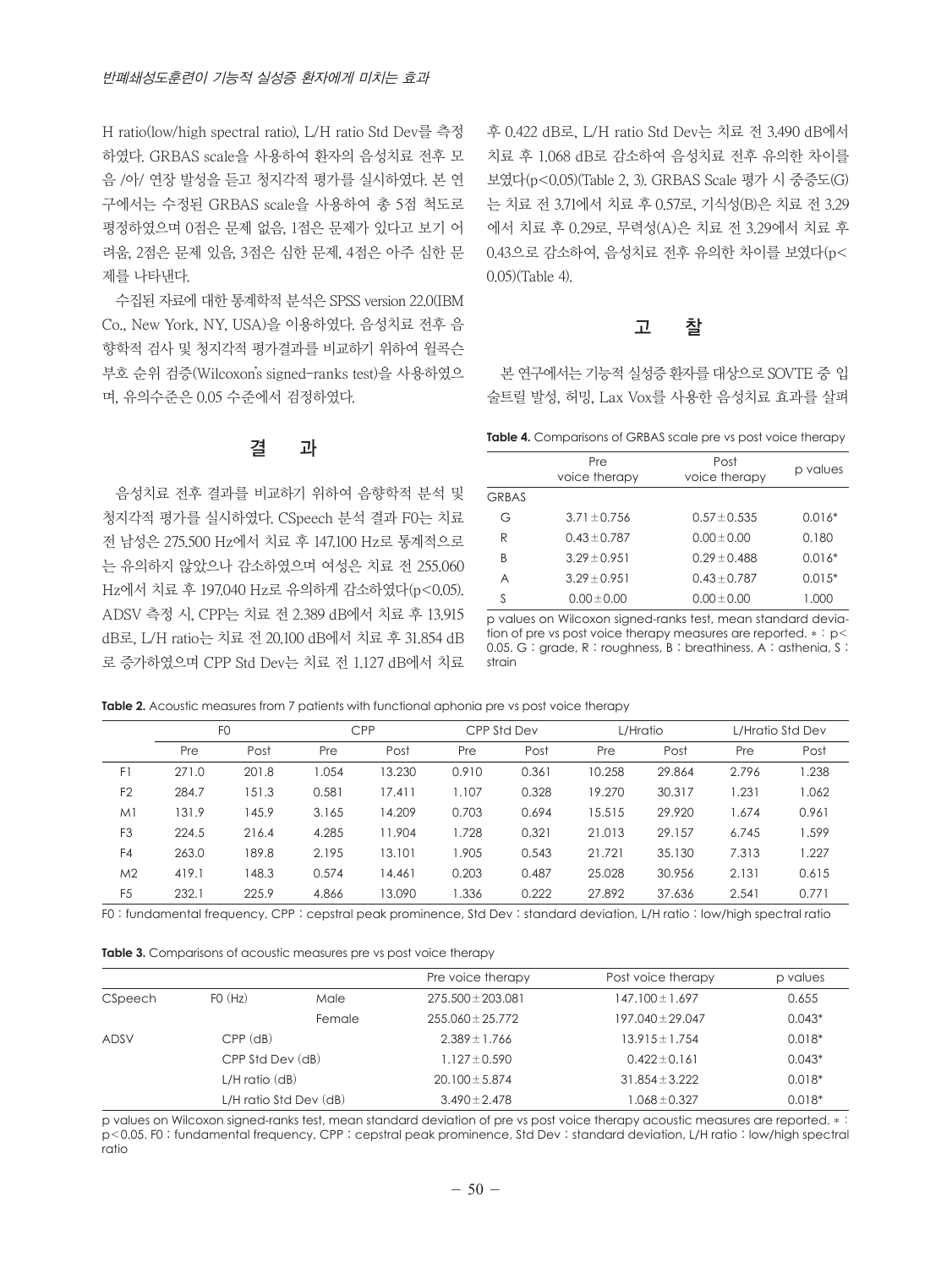보았다.

음성문제가 심할수록 불규칙하거나 비주기적인 성대 진동 으로 성대 진동의 주기성이 감소하게 된다. 실성증은 불완전 한 성대 폐쇄로 인해 매우 기식적인 음성으로 고주파수 대역의 소음으로 인해 음성분석 시 어려움이 따른다. MDVP(Multi-Dimensional Voice Program)의 주파수 변동률(%jitter), 진폭 변동률(shimmer)과 같은 시간 기반 음향학적 측정은 음향 파 형의 주기성 경계의 정확한 구분에 의존하여 주기적인 음성 분석에서는 신뢰성이 높고 유용하지만, 주기성이 저하된 음성 분석은 신뢰로운 분석이 어렵다.<sup>17)</sup> 반면, CPP는 스펙트럼 기 반 측정법으로 주기성을 필요로 하지 않기 때문에 장애 음성 을 더 정확하게 분석할 수 있다.<sup>18)</sup> 본 연구에서는 MDVP를 사용하여 기본주파수를 측정하고자 하였으나 분석이 불가능 하였다. 따라서 본 연구에서는 CSpeech를 사용하여 기본주 파수를 측정하였는데, CSpeech는 소음 음성 분석에 유용하 여19) 기식적인 음성을 더 민감하게 분석할 수 있다. 본 연구에 서 CSpeech를 사용하여 음성치료 전후를 비교한 결과, 속삭 이거나 기식화된 음성이 성대접촉이 향상됨으로 인해 기본주 파수가 유의미하게 감소하였다. 또한, 켑스트럼 분석에서도 CPP 및 L/H ratio 수치가 증가하였으며 CPP Std Dev 및 L/ H ratio Std Dev 수치는 유의미하게 감소하였는데 이는 치료 후 음질이 향상됨을 나타내며 선행 연구의 한국 정상성인의 모음 /아/ 발성 시 켑스트럼 및 스펙트럼 분석 규준치<sup>20)</sup>와 비 교하였을 때 치료 후 수치가 규준치 범위에 속하여 음성이 개 선된 것을 확인할 수 있었다. 또한, 청지각적 평가에서도 치료 전에 비하여 치료 후 전반적인 중증도(G), 기식성(B), 무력성 (A)이 감소하여 청지각적으로도 음질이 향상되어 음성치료의 효과를 확인할 수 있었다. 이와 같은 결과는 SOVTE가 기능 적 실성증 환자의 불완전한 성대 접촉을 강화시켜 음성의 강 도가 높아지고 음질이 향상되어 성대 진동이 안정화되었음을 시사 한다(Fig. 1, 2).

Guzmán 등21)은 음성훈련을 받지 않은 정상음성, 음성훈련 을 받은 정상음성, 근긴장성 발성장애, 일측성 성대마비환자 들을 대상으로 음성 상태에 따른 SOVTE의 효과를 비교한 결과, 빨대발성, 튜브발성, Lax Vox 후 모든 대상자들이 구강 압과 성문하압, 성대접촉률(close quotient)이 증가하였다고 보고하였다.

국내에서는15) Lax Vox 음성치료를 과다기능 음성장애인 연 축성 발성장애 환자에게 실시한 결과, 기본주파수 및 주파수 변동률이 감소하여 음성 떨림이 개선되었으며 음성범위가 확 장되었다. 이외에 최대발성지속시간(maximum phonation time) 또한 증가하였으며, VHI 총점과 전반적인 중증도(G) 와 노력성(S)이 감소하여 음질이 개선되었다고 보고하였다.



**Figure 1.** Endoscopic image of pre voice therapy.



**Figure 2.** Endoscopic image of post voice therapy.

또한, 성대결절, 성대용종 및 근긴장성 발성장애를 가진 과 기능적 음성장애 환자를 대상으로 후두마사지와 SOVTE를 실시한<sup>14)</sup>의 연구에서도 전반적인 중증도(G), 조조성(R), 기식 성(B)등이 감소하였고 음성 개선에 즉각적인 효과가 있었다 고 보고하였다.

한편, 최근 과소기능적 음성장애 환자인 파킨슨병 환자를 대상으로 Lax Vox 음성치료를 실시한13)의 연구에서는 폐활량 (vital capacity)과 최대발성지속시간과 음성강도가 증가하고 성문하압이 감소하였으며, 음성 강도 변동률 관련 변수가 감 소하고 CPP가 증가하였으며 음성범위가 확장되고 VHI-10 총